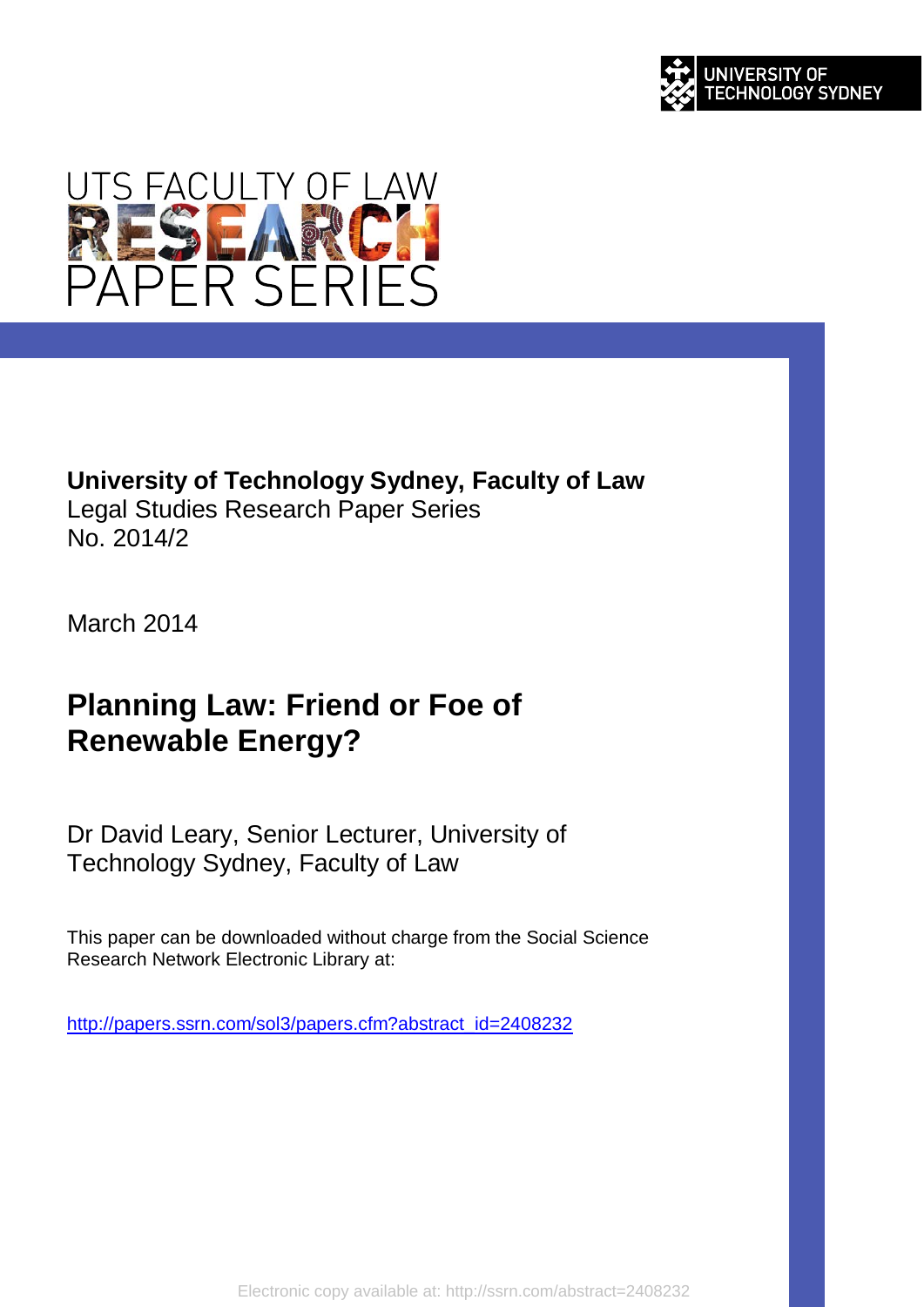#### PLANNING LAW: FRIEND OR FOE OF RENEWABLE ENERGY?

Dr David Leary, Faculty of Law,

University of Technology, Sydney

*Introduction-Renewable Energy and Australia's Sustainable Energy Future* 

Currently roughly 90% of Australia's electricity is generated from fossil fuel sources.<sup>1</sup> As a consequence electricity generation is one of the largest contributors to Australia's greenhouse gas emissions. To bring about drastic cuts in Australia's greenhouse gas emissions therefore, we need to break the stranglehold of all fossil fuels, but especially coal, on electricity generation. It is widely accepted that renewable energy represents one of the world's most promising options for reducing electricity related emissions, while meeting growing global demands and addressing growing energy security concerns. Both the Intergovernmental Panel on Climate Change (IPCC) in its Fourth Assessment Report<sup>2</sup> and the International Energy Agency (IEA) in its energy scenarios<sup>3</sup> suggest that renewable energy could play a greater role than carbon capture and storage or nuclear power in meeting major global emission reductions targets by 2050. Indeed, IEA scenarios suggest renewable sources of energy might provide almost 50% of electricity in 2050, up from their present 17% contribution.4

By 2020 Australia aims to generate 20% of its electricity from renewable sources. This target is legislated under the expanded renewable energy target scheme (eRet) under the provisions

\* This paper is a modified version of a paper presented by the author at the Public Seminar, *Australia's Environmental Challenges* held at the Faculty of Law, University of Technology, 1 July 2013.

1 Clean Energy Council (2011) *Clean Energy Australia 2010*<http://cleanenergyaustraliareport.com.au/wp-content/uploads/Clean-Energy-Australia-2010.pdf>, 5.

<sup>2</sup> Intergovernmental Panel on Climate Change (IPCC) (2007) *Climate Change 2007 Synthesis Report. Contribution of Working Groups I, II and III to the Fourth Assessment Report of the Intergovernmental Panel on Climate Change .*

 $\overline{3}$  See for example International Energy Agency, *Energy Technology Perspectives-Scenarios & Strategies* to 2050 (2010).

<sup>4</sup> Ibid.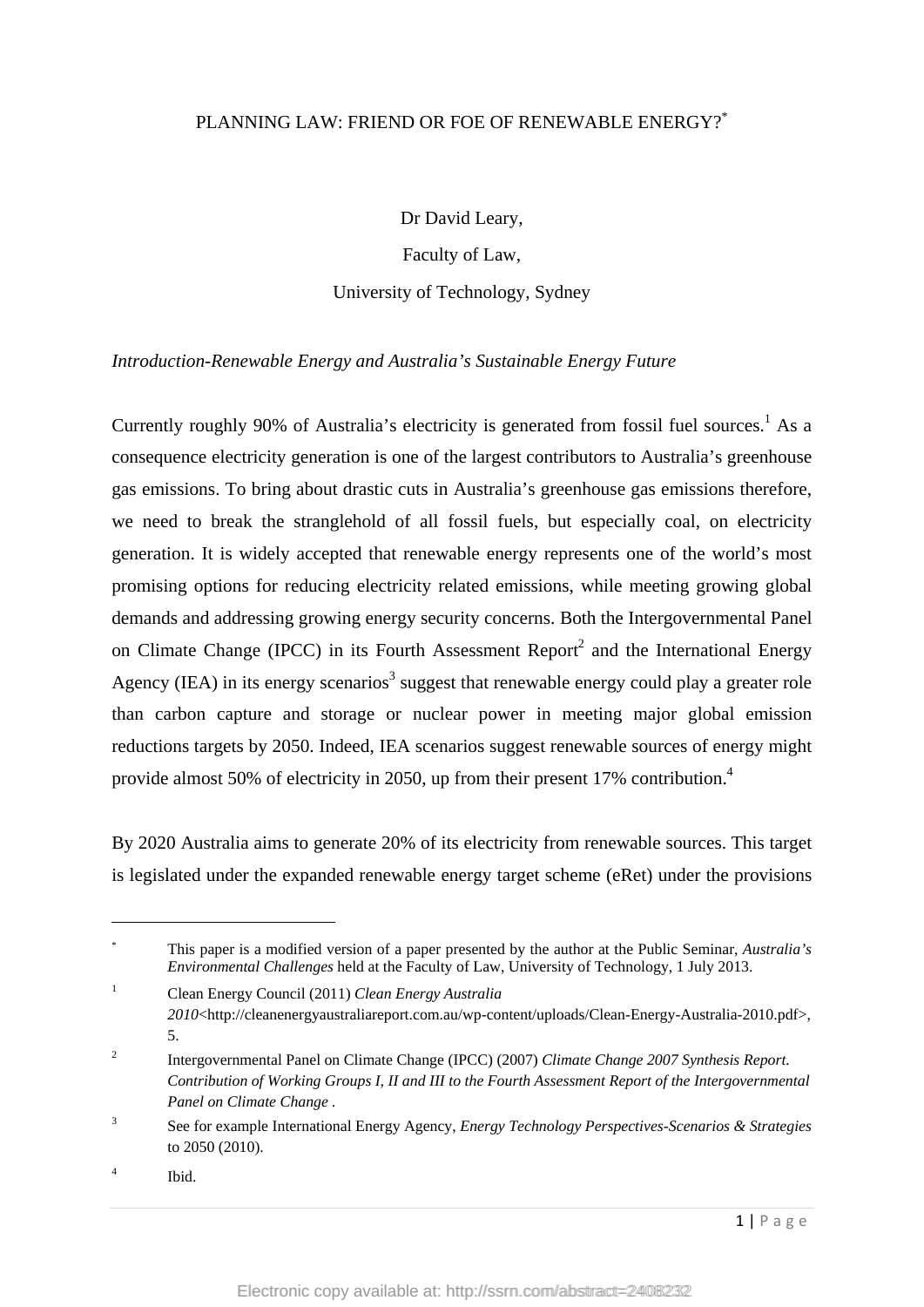of the *Renewable Energy (Electricity) Act 2000 (Cth)* which now also operates in conjunction the carbon pricing mechanism enacted under the *Clean Energy Act 2011 (Cth)*. In public discourse the carbon price is often referred to as a carbon tax, but it is perhaps more appropriately described as an emissions trading scheme which has an initial fixed price.

However, no sooner have both these mechanisms been implemented, than we are already seeing calls for the repeal of both the renewable energy target scheme and the carbon pricing mechanism. Of course this is nothing new. One of the major obstacles the renewable energy sector has faced throughout its development has been a constantly changing regulatory environment, and great uncertainty has often surrounded renewable energy policy development and implementation. Indeed if there is one consistent theme running throughout the history of renewable energy policy development in Australia it is the fact the industry has constantly operated in an uncertain and constantly changing regulatory environment.

In this short paper I will argue that pricing carbon is only a very small part of the regulatory equation when it comes to renewable energy. In fact proponents of renewable energy projects face a myriad of regulatory hurdles that act contrary to the professed legislative objective of both the carbon price and the renewable energy target. This paper will show that regulation of the national electricity market and planning law in particular are actively undermining the move to a more sustainable energy future for Australia.

#### *More than just pricing carbon*

A key starting point in the debates on Australia's sustainable energy future needs to be to shift the legal and policy debate beyond just the narrow focus on carbon pricing. Nearly all the recent discussion in relation to the role of the law in responding to climate change and promoting the growth of renewable energy has focussed purely on the renewable energy target and pricing carbon. While the renewable energy target scheme and the carbon pricing mechanism can be regarded as key bedrock legislative initiatives relating to renewable and clean energy in Australia, they are by no means the only relevant legislation to consider when dealing with the commercialisation, development and commissioning of renewable energy projects in Australia.

Renewable energy law extends into areas as diverse as property law, mining law (in the case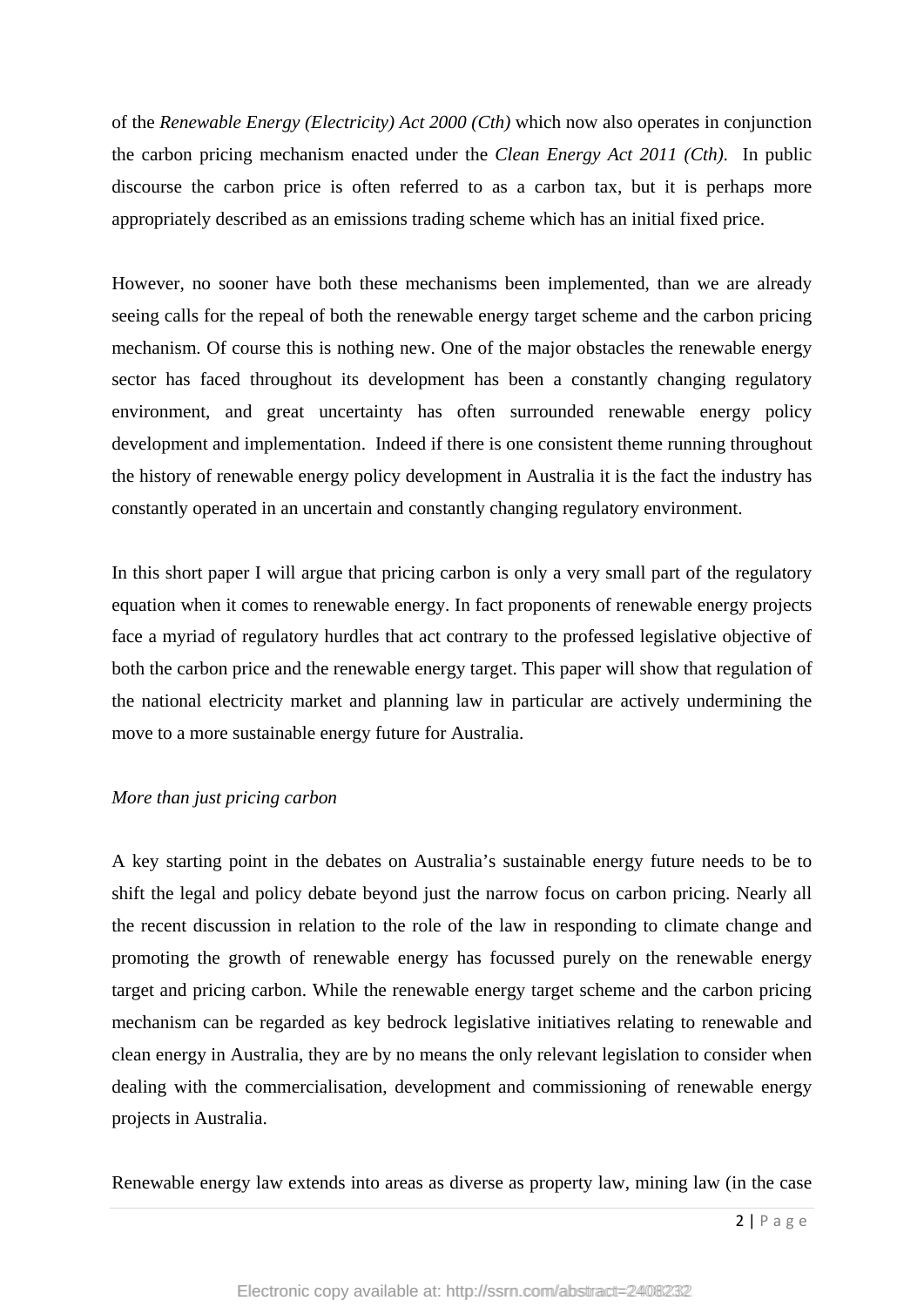of geothermal energy) and consumer protection and trade practices law (when we talk about Greenpower schemes for example) to name but a few. For example, with the notable exception of the cumbersome *Mining Act 1992 (NSW)* many jurisdictions in Australia have already developed reasonably robust and comprehensive regimes to deal with the emergence of geothermal energy as a source of renewable energy, despite only a handful of projects currently being developed. This willingness to legislate with respect to geothermal energy is, in part, related to the fact that exploration and exploitation of geothermal energy involves many techniques similar to the old fossil fuel sources of energy such as coal and other mineral resources with which policy makers and legislators are familiar.

Consumer protection law is also rapidly emerging as an important part of the overall regulatory framework for sustainable energy in Australia. The recent trends in enforcement policy of the Australian Consumer and Competition Commission (ACCC) in relation to misleading and deceptive conduct under section 18 of the *Australian Consumer Law* highlights the very important role of consumer protection law in maintaining the integrity of the green credentials of sustainable energy and renewable energy in particular. More recently, the increased surveillance of the ACCC during the initial phases of the introduction of the carbon mechanism highlighted the increasing relevance of this body of law to Australia's sustainable energy future.

Australia has also implemented a wide range of policy and legislative mechanisms for funding or providing financial assistance towards the research and development, commercialisation and commissioning of renewable energy technology including feed-in tariffs, grant schemes, and taxation incentives etc. The establishment of the Clean Energy Finance Corporation as part of the legislative package associated with the carbon pricing mechanism arguably constitutes the largest clearly focussed boost for renewable energy in Australia to date. However, the effectiveness of financing and funding mechanisms have been undermined by the short term commitment by governments to their long term implementation.

#### *Regulation of the national electricity market*

While developments in many areas are positive, the regulation of the national electricity market operates in the opposite direction by slowing down the commercialisation of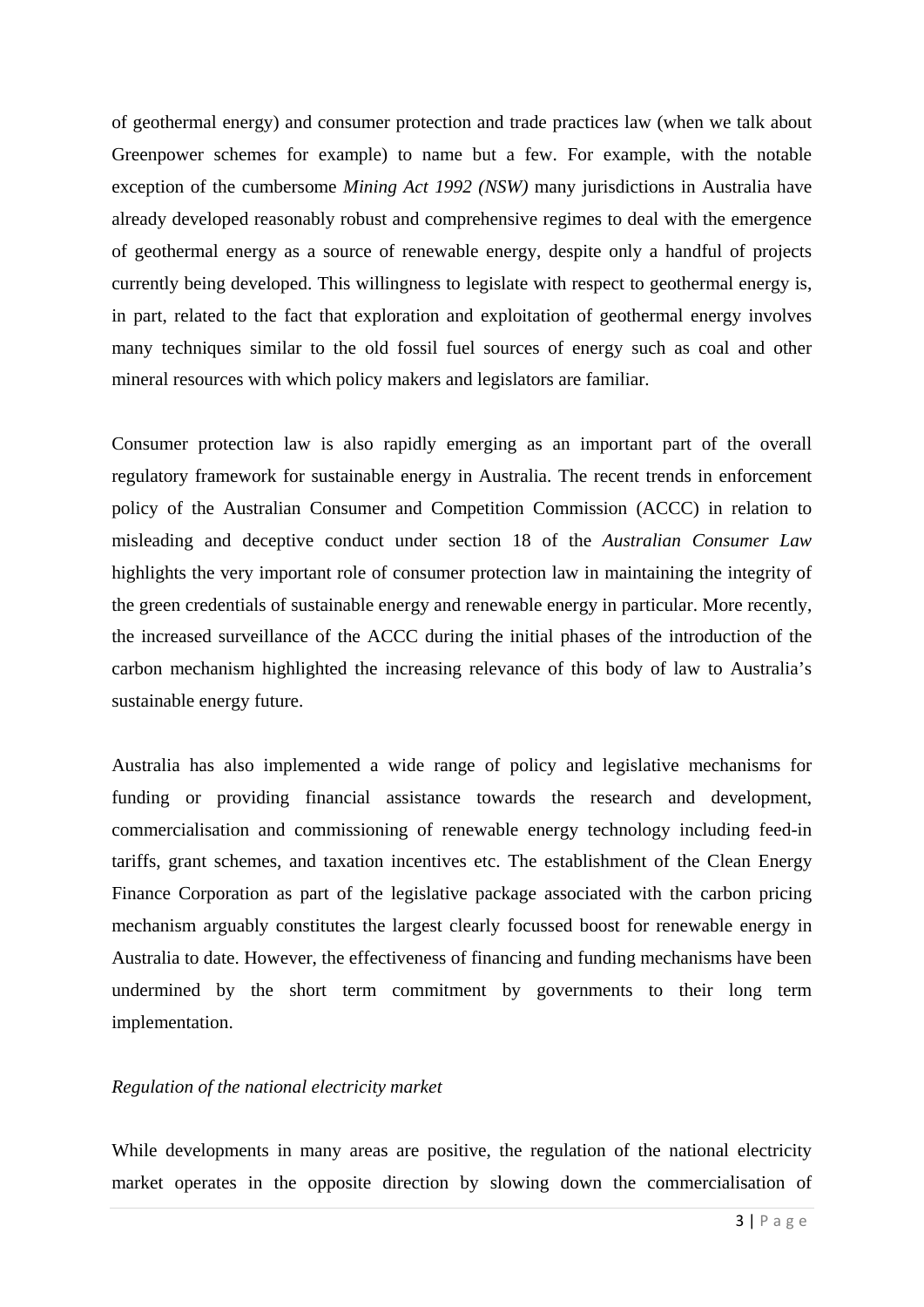renewable energy projects in Australia, and poses a significant challenge to the renewable energy sector. The prime culprit in this area, is the operation of the National Electricity Law (NEL) and National Electricity Rules (NER) which govern the operation National Electricity Market (NEM), or the interconnected power system stretching from Queensland to New South Wales (NSW), the Australian Capital Territory, Victoria, South Australia and Tasmania. Representing the largest electricity market in Australia and the most significant generator of carbon pollution, the legislative and policy framework in which the NEM operates, represents a significant barrier to moves to achieve renewable energy and climate change policy goals, in Australia in its own right.

Section 16 of the NEL sets out the manner in which the Australian Energy Regulator (AER) must perform or exercise its economic and regulatory functions or powers. In particular Section 16 (1) of the NEL requires that the AER in performing or exercising its functions and powers must perform or exercise that function or power in a matter that will or is likely to contribute to the achievement of the national electricity objective. The national electricity objective is defined in Section 7 of the NEL as follows:

 "The objective of this Law is to promote efficient investment in, and efficient operation and use of, electricity services for the long term interests of consumers of electricity with respect to:

- (a) Price, quality, safety, reliability and security of supply of electricity; and
- (b) the reliability, safety and security of the national electricity system".

The national electricity objective has been one of the most controversial elements of the regulation of the NEM, especially with respect to the interaction of the NEM with climate change and renewable energy policy objectives. This is because the national electricity objective is notable for its failure to either explicitly or impliedly refer to environmental objectives or outcomes. The components of the objective are fundamentally about the supply of electricity irrespective of the impacts on the environment through pollution associated with electricity generation.<sup>5</sup> The failure of the national electricity objective to take account of externalities such as pollution and climate change and other impacts on the environment of electricity generation can be regarded as a major defect in the NEL. Given that the national electricity objective is to guide all of the work in designing rules and regulations under the

McLennan, Magasanik Associates, *Role of the NEM in Responding to Climate Change Policies*, 15.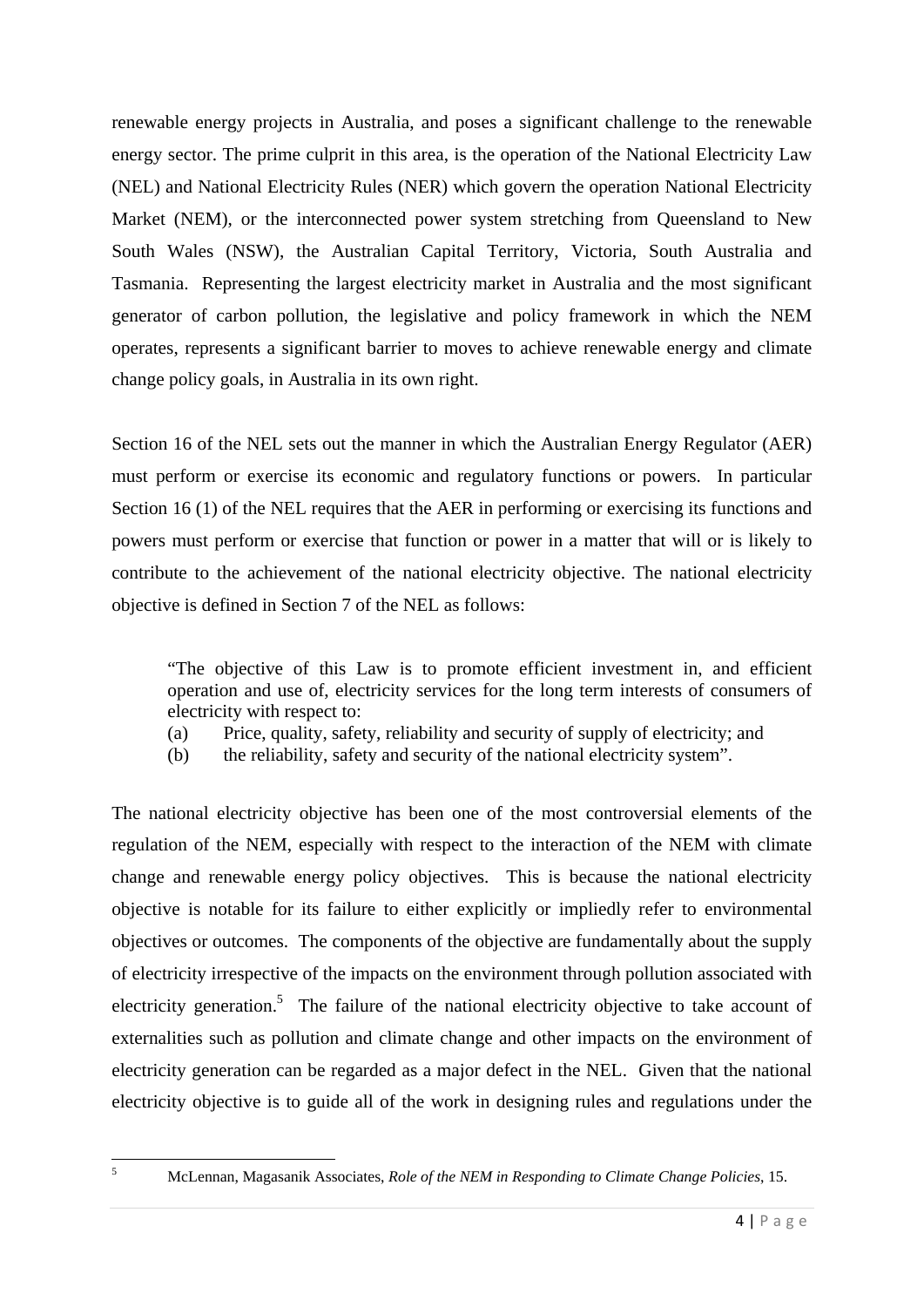NEL this means that at all times economic interests are given priority over environmental outcomes.

A recent report notes that at least as early as 1998 through until the Garnaut Report, numerous Council of Australian Governments (COAG) and other government inquiries and reports have highlighted the need for the national electricity objective to be modified so as to incorporate environmental and in particular greenhouse gas reduction objectives.<sup>6</sup> As the authors of the aforementioned report have noted:

"The failings of the current NEO [national electricity objective], and ultimately the NEM, have received widespread comment, which makes it clear that there is an increasing recognition that environmental and social considerations have been for too long ignored or excluded from the economic debates surrounding the development and operation of the NEM. The over-reliance on "economic rationalist" approach to developing and operating the NEM is something that demands greater attention and reconsideration. As TEC has pointed out, the economic rationalist framework does not free policy designers and decision makers from the responsibility of taking the broader context of policy into account. Thus, while the focus on competition and efficiency may have been acceptable when the national regulatory framework was limited to economic functions, the same cannot be said for the current situation. As the national market has expanded to incorporate retail and non-economic distribution functions, the need to expand the definition of the NEO [national electricity objective] to reflect these significant changes warrants serious attention and consideration by all stakeholders".<sup>7</sup>

It is interesting to contrast the provisions of the national electricity objective with similar provisions in other jurisdictions. For example in the United Kingdom the principal regulator, the Office of Gas and Electricity Markets (OFGEM) is required to observe the following electricity market objective:

"The Authority's principal objective is to protect the interests of existing and future consumers in relation to gas conveyed through pipes and electricity conveyed by distribution or transmission systems. The interests of such consumers are their interest taken as a whole, including the interests in the reduction of greenhouse gases and in the security of the supply of gas and electricity to them".<sup>8</sup>

 6 N. Ison, J. Usher, R. Cantley-Smith, S. Harris and C. Dunstan, The NEM Report Card: How well does the National Electricity Market serve Australia? Prepared by the Institute for Sustainable Futures and the Monash University Faculty of Law for the Total Environment Centre., 21-22.

<sup>7</sup> Ibid, at 25.

<sup>8</sup> OFGEM, The Gas and Electricity Markets Authority, www.ofgem.gov.uk/About%20US/Authority/Pages/TheAuthority.aspx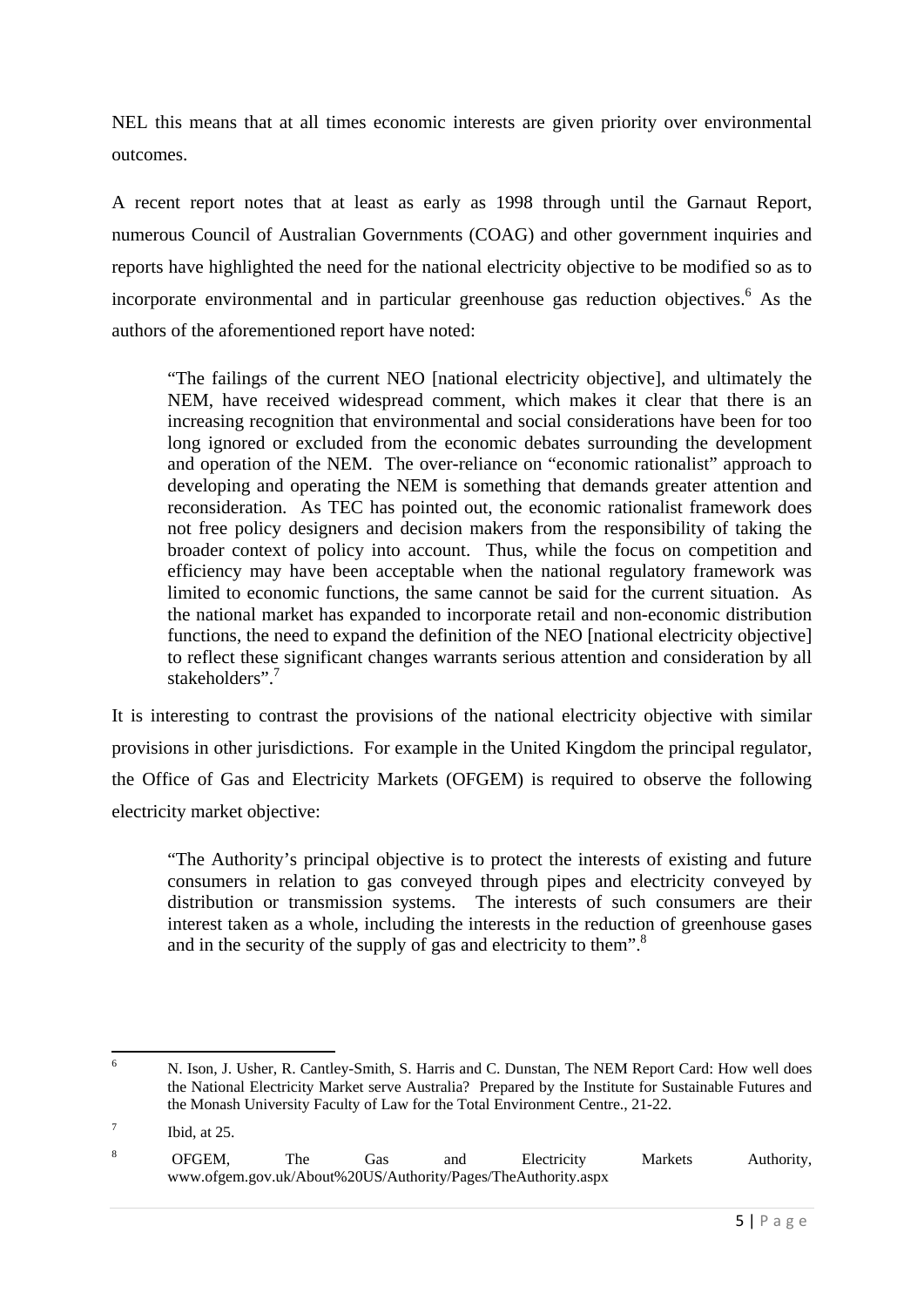The absence of alignment between the national electricity objective and climate change and other environmentally driven energy policies is a significant defect. If an environmental or climate change objective were to be incorporated into the NEM this would provide an incentive for greater alignment between climate change and energy policies and portfolios in government.<sup>9</sup>

Beyond this conflict connection to the Electricity Grid under the NEL and the NEL poses even further regulatory challenges for proponents of renewable energy projects. The regulation is incredibly complex. The starting point is that a person must not engage in the act of owning, controlling or operating a generating system connected to the interconnected national electricity system unless the person is registered in relation to that activity or has otherwise been exempted by the Australian Energy Market Operator ('AEMO') under the NEL and NER.<sup>10</sup> Similarly the NEL also prohibits a person form engaging in owning, controlling or operating a transmission or distribution system that forms a part of the interconnected national electricity system unless the person has registered or has otherwise been exempted by AEMO under the NEL and  $NER<sup>11</sup>$  The NEL also makes explicitly clear that no person other than AEMO may engage in the activity of operating or administering a wholesale exchange for electricity.<sup>12</sup>A person also must not engage in the activity of purchasing electricity directly through a wholesale exchange unless the person is a registered participant or is exempted by AEMO under the provisions of the NEL or NER.<sup>13</sup> It is clear therefore that if a person wishes to participate in the NEM in any way, they must be a registered participant.

Chapter 2 of the NER sets out and describes the various Registered Participants and the registration procedures. Chapter 2 deals with registration of Generators, Customers, and Network Service Providers. It provides a person must not engage in the activity of owning, controlling or operating a generating system that is connected to a transmission or distribution system unless that person is registered by AEMO as a Generator.<sup>14</sup> To be eligible

 9 McLennan Magasanik Associates, *Role of the NEM in Responding to Climate Change Policies*, 56.

 $10$  NEL, rule 11(1).

<sup>&</sup>lt;sup>11</sup> NEL, rule  $11(2)$ 

 $12$  NEL, rule 11(3).

 $13$  NEL, rule 11(4).

<sup>&</sup>lt;sup>14</sup> NER, rule 2.2.1(a).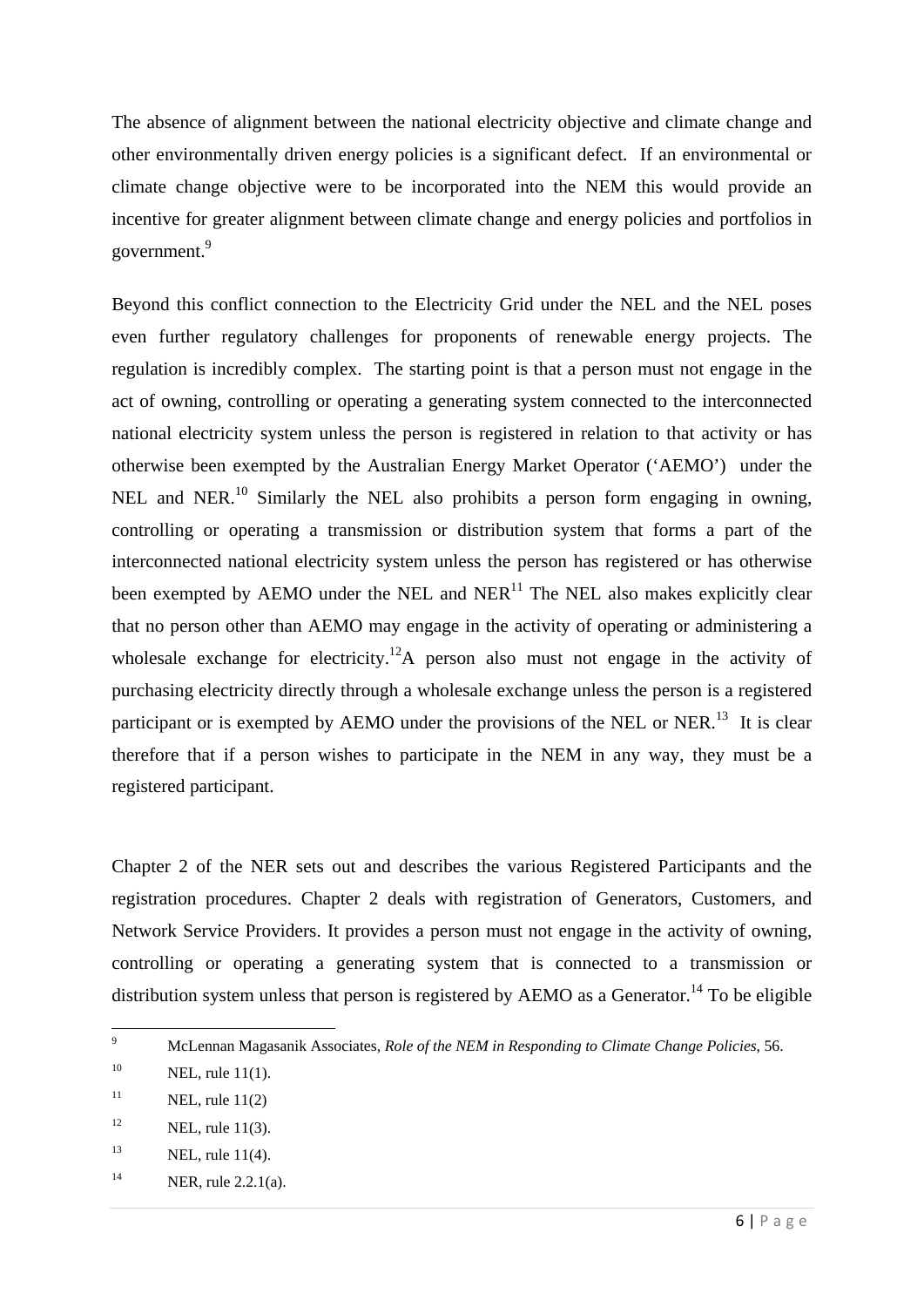to register as a Generator a person must obtain the approval of AEMO to classify each of the generating units that form part of the generating system that the person owns operates or controls, or from which it otherwise sources electricity as either a:

- scheduled generating unit;
- semi-scheduled generating unit; or
- non-scheduled generating unit.<sup>15</sup>

A scheduled generating unit is a generating unit which has a nameplate rating of 30MW or greater or is part of a group of generating units connected at a common connection point with a combined nameplate rating of 30MW or greater unless AEMO otherwise approves. A nonscheduled generating unit is a generating unit with a nameplate rating of less than 30MW (not being part of a generating units which is classified as a scheduled generating unit).<sup>16</sup> The third category of generating systems recognized by the rules are semi-scheduled generating units which are generating units that have a nameplate rating of 30MW or greater or are part of a group of generating units connected at a common connection point with a combined nameplate rating of 30MW or greater.<sup>17</sup>

Another key concept that is important to understanding the operation of the NER in relation to renewable energy and electricity more generally is the concept of a Network Service Provider. The Network Service Providers own, control or operate the transmission or distribution systems. A person must not engage in the activity of owning, controlling or operating a transmission or distribution system unless that person is registered with AEMO as a Network Service Provider.<sup>18</sup>

Chapter 5 of the NER provides the framework for connection to a transmission network or a distribution network and access to the national grid. It sets out details as to the principles and guidelines governing access to a network as well as establishing the process to be followed by a Registered Participant or a person intending to become a Registered Participant for establishing or modifying a connection to a network or for altering generating plant connecting to a network.<sup>19</sup> A Registered Participant or person intending to become a

<sup>&</sup>lt;sup>15</sup> NER, rule 2.2.1(e)(1).

<sup>16</sup> NER, rule 2.2.3(a).

<sup>&</sup>lt;sup>17</sup> NER, rule 2.2.7(a).

<sup>&</sup>lt;sup>18</sup> NER, rule 2.5.1(a).

<sup>19</sup> NER, rule 5.1.2(a).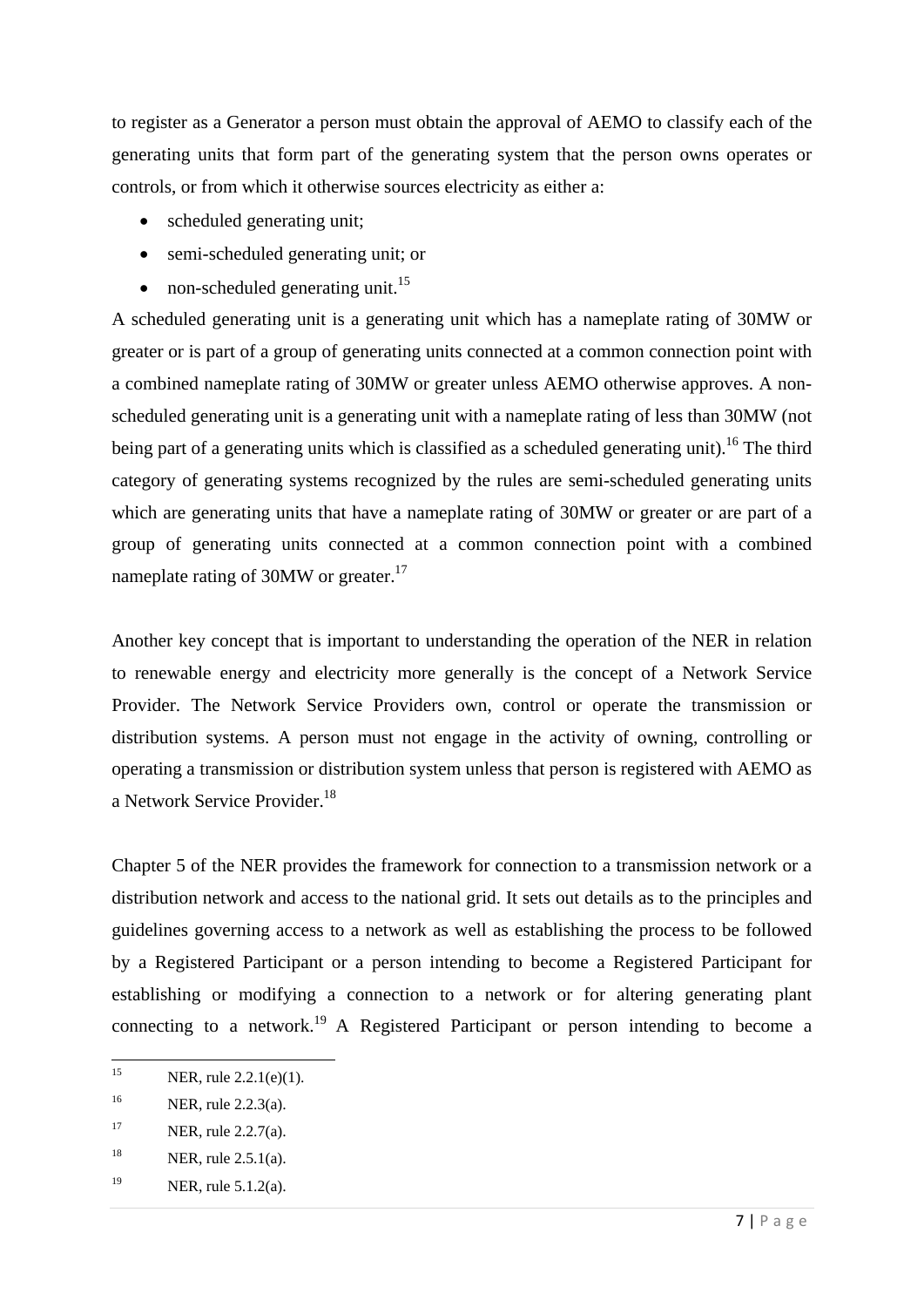Registered Participant who wishes to establish a connection to the network must follow the procedures set out in Rule 5.3 of the NER. A person who wishes to make an application to connect generating plant must first make a connection enquiry by advising the local Network Service Provider of the type, magnitude and timing of the proposed connection to the provider's network.20 The Network Service Provider is then obliged to respond to the connection inquiry and provide information regarding automatic and minimum standards, plant standards and capacity of the network and program for assessing the connection application. $21$ 

Following receipt of a response to their connection inquiry the Registered Participant may then make an application to connect to the Network Service Provider.<sup>22</sup> The Registered Participant in making their application must comply with the requirements of the rules and in particular must include in their application, *inter alia*, details of their connection requirements and specifications of the facility to be connected, relevant technical data, commercial information to allow the Network Service Provider to make an assessment of the ability of the applicant to satisfy prudential requirements set out elsewhere in the Rules, and other information.23 The Network Service Provider then assesses the application for connection and identifies any relevant technical issues and then after processing the application to connect must make an offer to connect the facilities dealt with in the application.<sup>24</sup> The offer to connect must contain the proposed terms and conditions for connection to the network. At the time that the Network Service Provider receives a connection request it is obliged to notify the applicant of requirements regarding automatic and minimum standards which are the technical requirements for a new generating unit.<sup>25</sup> A proposed generator is required to either comply with the automatic and minimum standards or alternatively negotiate an access standard with the Network Service Provider which is no less onerous than the minimum standard.<sup>26</sup> A negotiated access standard must be set at a level that will not adversely affect

<sup>&</sup>lt;sup>20</sup> NER, rule 5.3.2(a).

<sup>&</sup>lt;sup>21</sup> NER, rule 4.3.3.

<sup>&</sup>lt;sup>22</sup> NER, rule 5.3.4(a).

<sup>&</sup>lt;sup>23</sup> This is not a detailed list. For further detailed requirements see in particular the provisions of NER, s5.3.4(b) and s 5.3.3(c).

<sup>&</sup>lt;sup>24</sup> NER, rule 5.3.6(a).

<sup>&</sup>lt;sup>25</sup> NER, rule 5.3.3(b1).

<sup>26</sup> NER, rule 5.3.4A.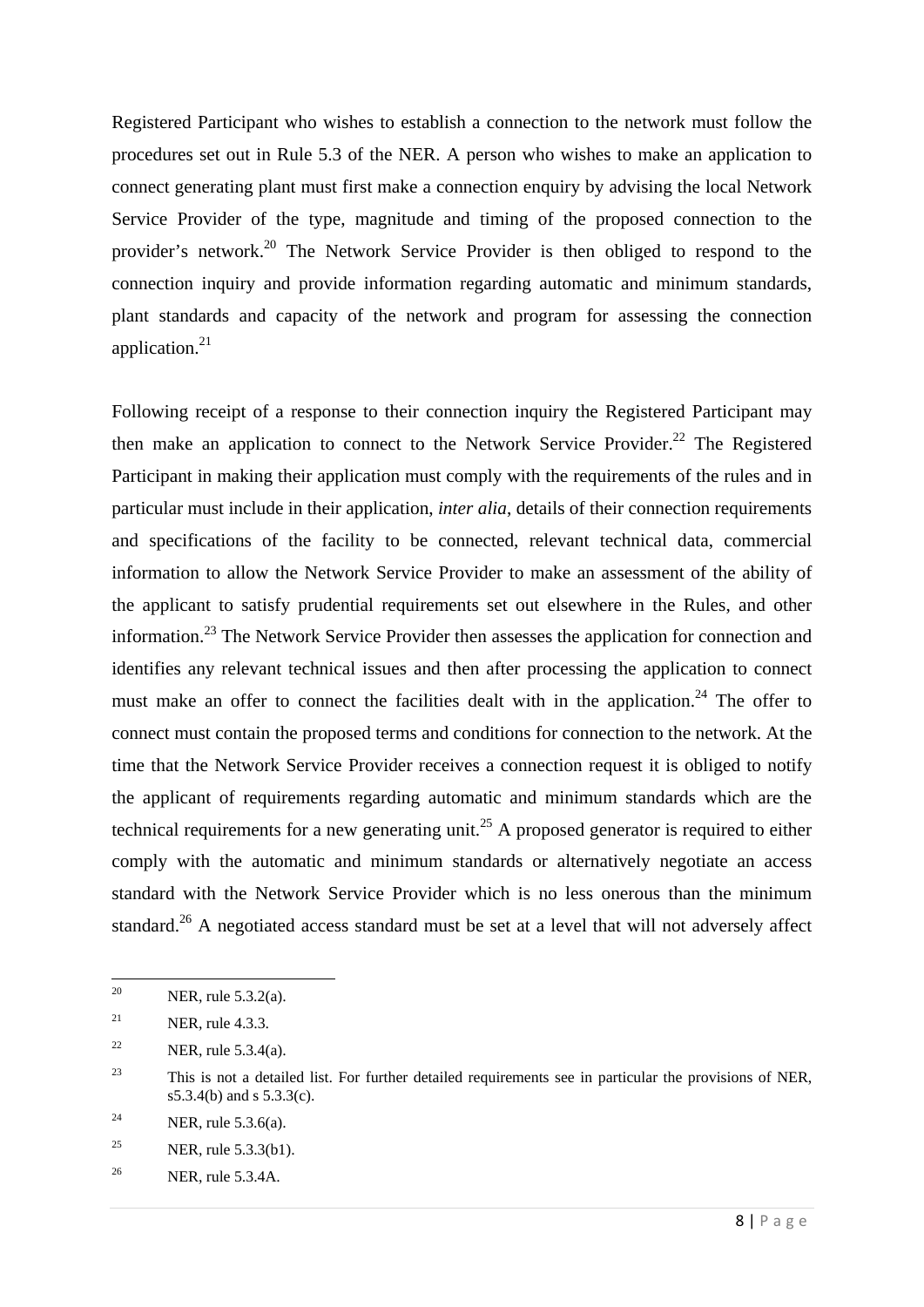power system security and be set at a level that will not adversely affect the quality of supply for other network users. $27$ 

If the applicant wishes to accept an offer to connect they must negotiate and enter into a connection agreement with the relevant Network Service Provider and in doing so must use its reasonable endeavours to negotiate in good faith with all parties with which the applicant must negotiate such a connection agreement.<sup>28</sup> The connection agreement includes proposed performance standards with respect to each of the technical performance requirements based on either the automatic access standard or negotiated access standard.<sup>29</sup> A connection agreement will generally also cover a range of matters relating to connection and operation of a generating system and connection assets. The provisions of connection by any Network Service Provider may also be made subject to gaining environmental and planning approvals for any necessary augmentation or extension works to the network.<sup>30</sup>

New renewable energy generators seeking to connect to the existing network face having to deal with network operators who control access to information regarding their networks and the ability and incentive to impede new network connections by renewable energy generators.<sup>31</sup> Similarly given many new renewable energy projects are located some distance from existing networks, addressing free riders and economies of scale is a significant issue for the connection of new generating plant to existing networks.<sup>32</sup> This means that the first mover to construct a new generator bares the costs of connecting to the electricity grid. This places developers of new plant at a cost disadvantage.<sup>33</sup> This appears to be a recurrent issue with solar, wind and geothermal generators particularly in remote areas.<sup>34</sup>

- 33 Ibid.
- 34 Ibid.

 <sup>27</sup> NER, rule 5.3.4A(b).

<sup>&</sup>lt;sup>28</sup> NER, rule 5.3.7.

<sup>&</sup>lt;sup>29</sup> NER, rule 5.3.7(b) and s 5.3.7(c).

<sup>30</sup> NER, rule 5.3.7(d).

<sup>&</sup>lt;sup>31</sup> Glen Wright, 'Facilitating efficient augmentation of transmission networks to connect renewable energy generation: the Australian experinece' (2012) 44 *Energy Policy* 79, 86.

<sup>32</sup> Ibid, 87.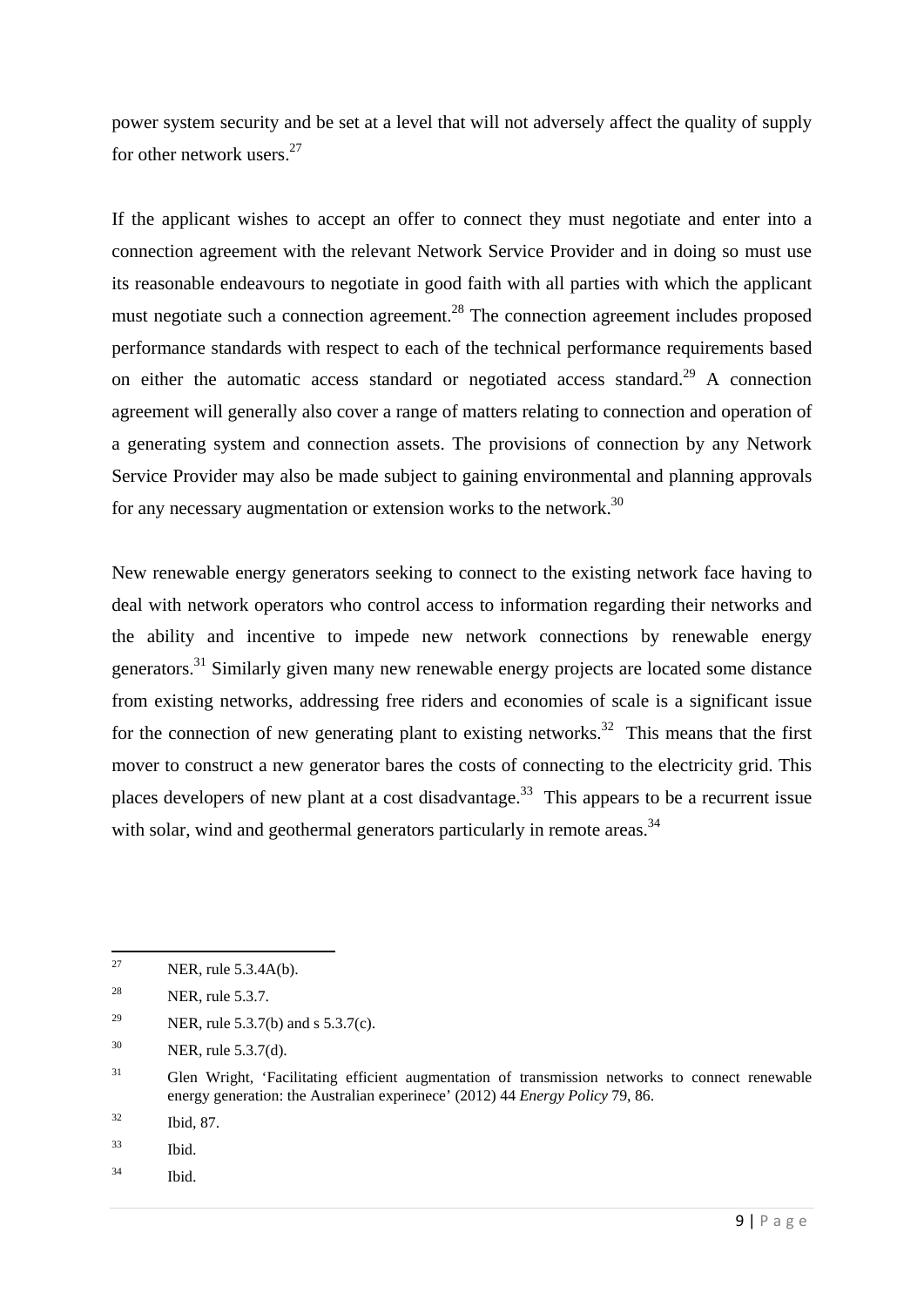Similarly the NER do not impose any obligation on a Network Service Provider to augment a connection to enable connection by a renewable energy generator.<sup>35</sup> Likewise there is no legal obligation on any party to pay for network augmentation and issues associated with who pays for the cost of augmentation are typically dealt with in the connection agreement with the Network Service Provider.

Network augmentation can therefore in theory take a number of different forms: (1) the Network Service Provider can undertake the augmentation and this is paid for by the generator; or (2) the Network Service Provider can undertake and pay for the augmentation; (3) the Network Service Provider can undertake the augmentation and a third party may pay.36 Where the Network Service Provider undertakes the augmentation and contributes to the cost, typically Australian experience is that the Network Service Provider only funds additional costs associated with incremental capacity beyond that requested by the generator as part of a shared network.<sup>37</sup> The bulk of the costs in this second scenario are met by the generator. The third scenario involving a third party, involves so called contestable services (i.e. services which may be provided by more than one provider) are rare in Australia.38

While in theory three different forms of cost sharing arrangements may exists for network augmentation, the reality is that in the overwhelming majority of projects it is the generator who must carry the cost. Recent rule changes relating specifically to network augmentation (i.e. upgrade of the electricity network) do not appear to have gone far in overcoming these problems.

#### *Planning law as a barrier to renewable energy*

Beyond the complexity of regulation of the national electricity market it is clear that the existing planning law in many parts of Australia is one of the major obstacles to Australia achieving its emissions reduction and renewable energy targets. Planning law and climate change policy objectives often seem to be pulling us in opposite directions.

37 Ibid.

  $^{35}$  NER, rule 5.3.6 (k).

<sup>&</sup>lt;sup>36</sup> Glen Wright, 'Facilitating efficient augmentation of transmission networks to connect renewable energy generation: the Australian experinece' (2012) 44 *Energy Policy* 79, 82.

 $38$  Ibid. That author gives the Moorabool wind farm in Victoria as one example.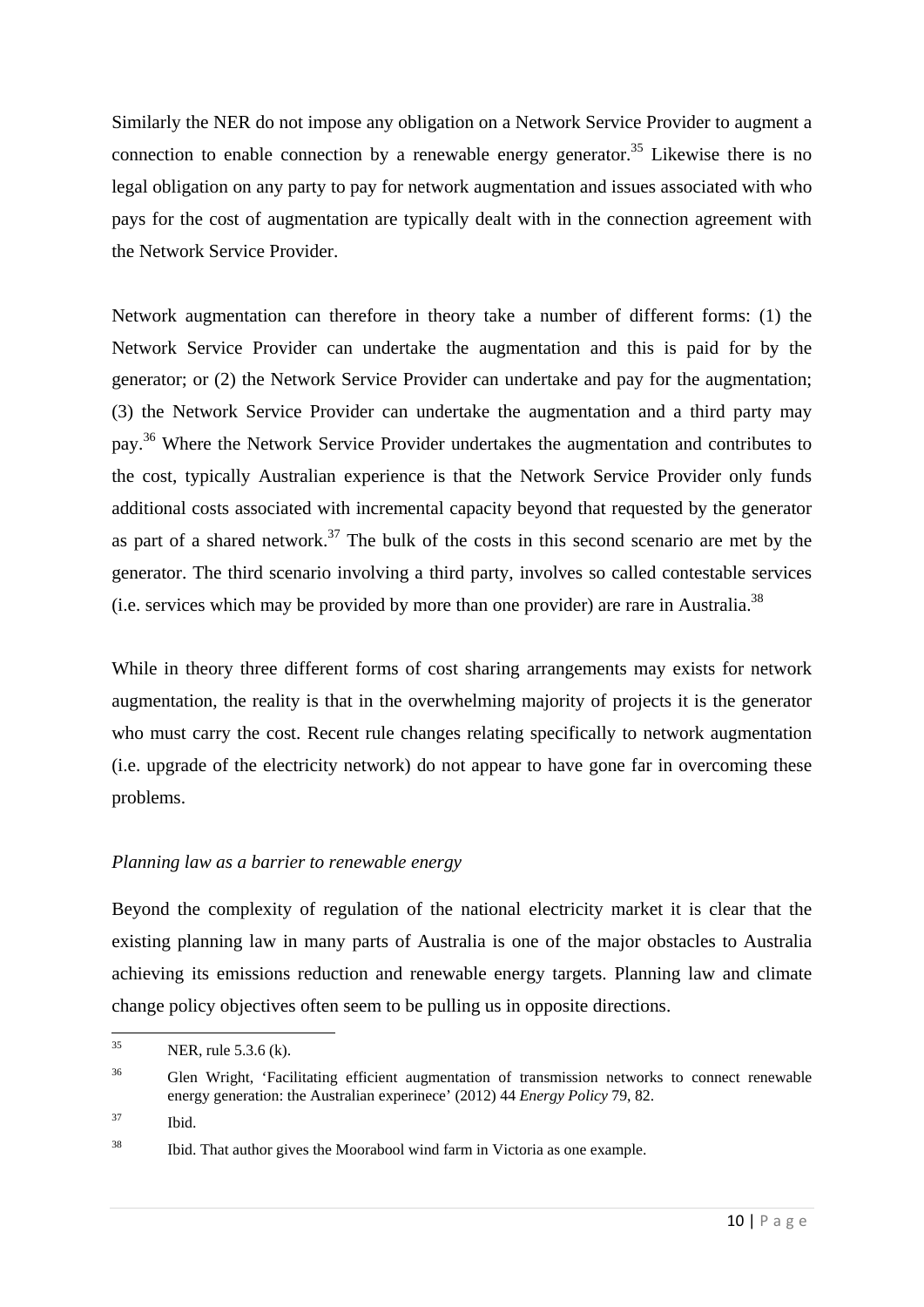This is perhaps most obviously demonstrated by the way the planning system in most Australian jurisdictions deals with proposals for wind farms. Wind farm proponents face a regulatory framework characterised by complexity and inconsistency in implementation. Wind farms fall under numerous pieces of legislation often implemented by many different government departments. For example the Gullen Range Windfarm which was proposed for construction about 140 kilometres south west of Sydney. This wind farm involves the construction of Seventy-three wind turbines and was given planning approval in 2010. In obtaining this approval though the proponents had to apply for licenses and permits under no less than 12 pieces of state legislation, at least 3 pieces of Federal legislation as well as 14 Australian standards and other codes and guidelines.

This was just to obtain planning approval to construct the wind farm. It doesn't include the rather complex approval processes involved in connecting to the electricity grid outlined above, or in applying for accreditation as a renewable energy generator under the renewable energy target scheme and a range of other relevant legislation.

It is true wind farms do raise a range of very complex environmental issues. Key planning issues include their visual impact, perceived noise and perceived health impacts, shadow flicker, perceived impacts of the value of neighbouring land, impacts on flora and fauna such as bats and birds, hazards to aviation as well as heritage issues such as the impact on sites of significance to Aboriginal people. Other issues of less prominence that arise from time to time include impacts on local traffic, geotechnical and hydrology issues. Although not all issues will arise at all sites. That is to say issues are site specific and different issues may arise or assume greater or lesser significance on a case by case basis.

While the complexity of planning approvals for wind farms is due in part to the complexity of environmental issues that need to be examined, it is also true that proponents often face opposition to wind farms on quite spurious grounds. One of the outstanding features of recent developments in planning law relating to wind farms has been the ability of climate change sceptics and other vested interests to mobilise popular opposition to wind farms on, at times, questionable and spurious scientific basis. This is most vividly illustrated by the quite regressive changes to planning laws introduced in Victoria and more recently those introduced in NSW; changes to the law which appear to be based on a perverted application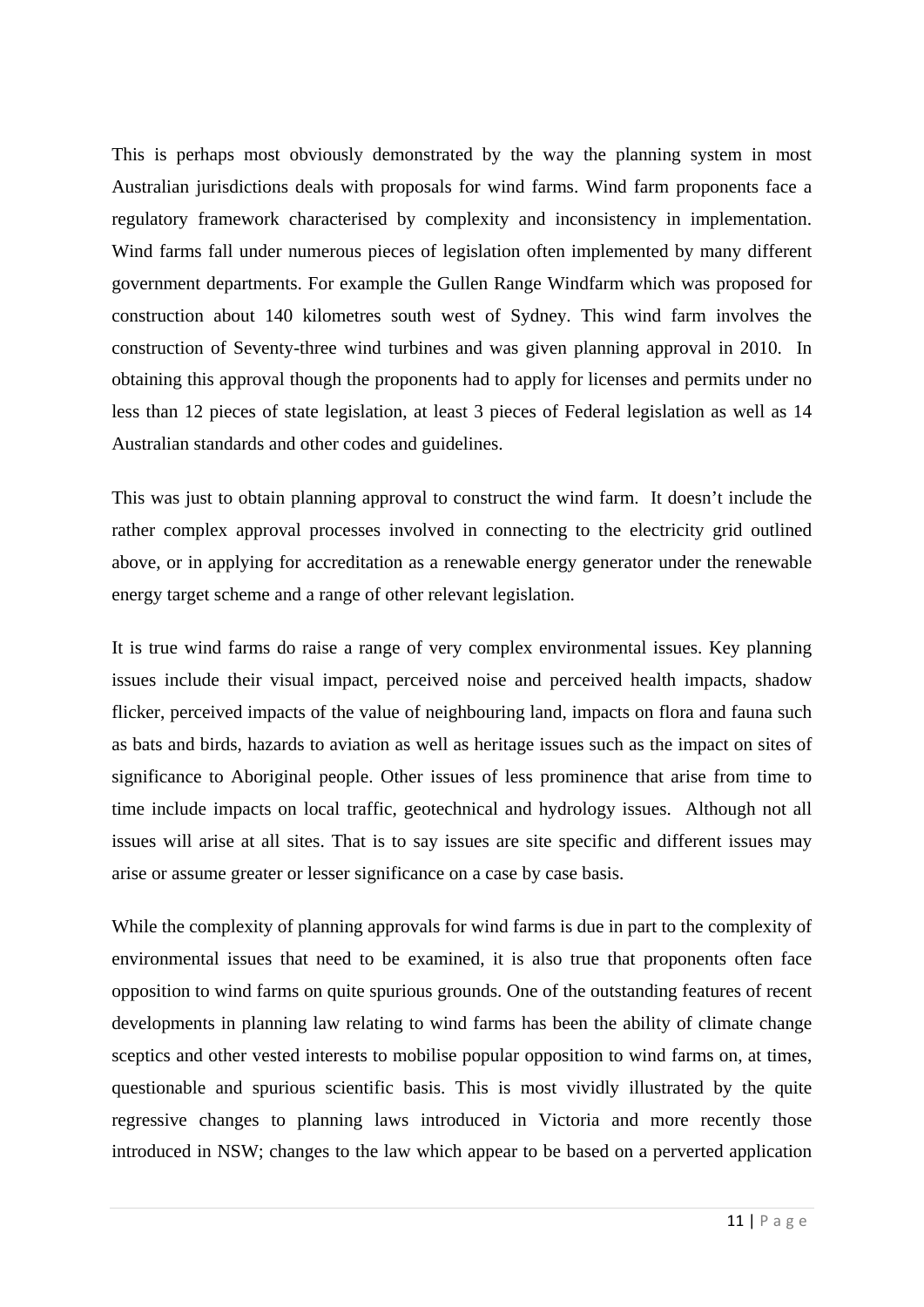of the precautionary principle and without any support from the peer reviewed scientific literature.

These changes are motivated by concerns about the perceived impact of noise from wind farms and their purported impact on human health. This debate centres on so called 'infrasound' generated by wind farms. Infrasound is generally regarded as sound below 20 Hz which is typically beneath the threshold of human hearing.<sup>39</sup> It is worth noting that infrasound is always present in the environment stemming from many sources including ambient air turbulence, waves on the seashore, traffic, aircraft and other machinery.<sup>40</sup> It has been suggested that pulsing infrasound low frequency has been associated with wind farms.<sup>41</sup> However recent design changes to wind turbines have attempted to reduce the level of infrasound which wind turbines emit. $42$ 

Despite this unproven allegations persist that infrasound has significant human health impacts. Such assertions are not supported by the peer reviewed scientific literature. A recent statement issued by the Australian National Health and Medical Research Council characterised the lack of scientific evidence to support these assertions in the following terms:

"While a range of effects such as annoyance, anxiety, hearing loss, and interference with sleep, speech and learning have been reported anecdotally, there is no published scientific evidence to support adverse effects of wind turbines on health. Reported health concerns primarily relate to infrasound (sound that is generally inaudible to the human ear), generated by wind turbines. The World Health Organisation states that 'there is no reliable evidence that sounds below the hearing threshold produce physiological or psychological effects.' A recent expert panel review in North America found no evidence that audible or sub-audible sounds emitted by wind turbines have any direct adverse physiological effect. The principle human response to perceived infrasound is annoyance.

A study of three UK wind farms also supports this conclusion, finding that sound associated with modern wind turbines is not a source which will result in noise levels which may be injurious to the health of a wind farm neighbour. However, there is also the argument that if people are worried about their health, they may become anxious, causing stress related illnesses which are genuine health effects arising from their worry, but not from the wind turbine itself. For this reason, NHMRC recommends

42 Ibid.

 39 Anthony Rogers, *Wind Turbine Acoustic Noise*, (2006) [insert web reference], at 8.

<sup>40</sup> Ibid.

<sup>41</sup> Nina Hall, Peta Ashworth and Hylton Shaw, *Exploring Community Acceptance of Rural Wind Farms in Australia: A Snapshot* (2012), at 36.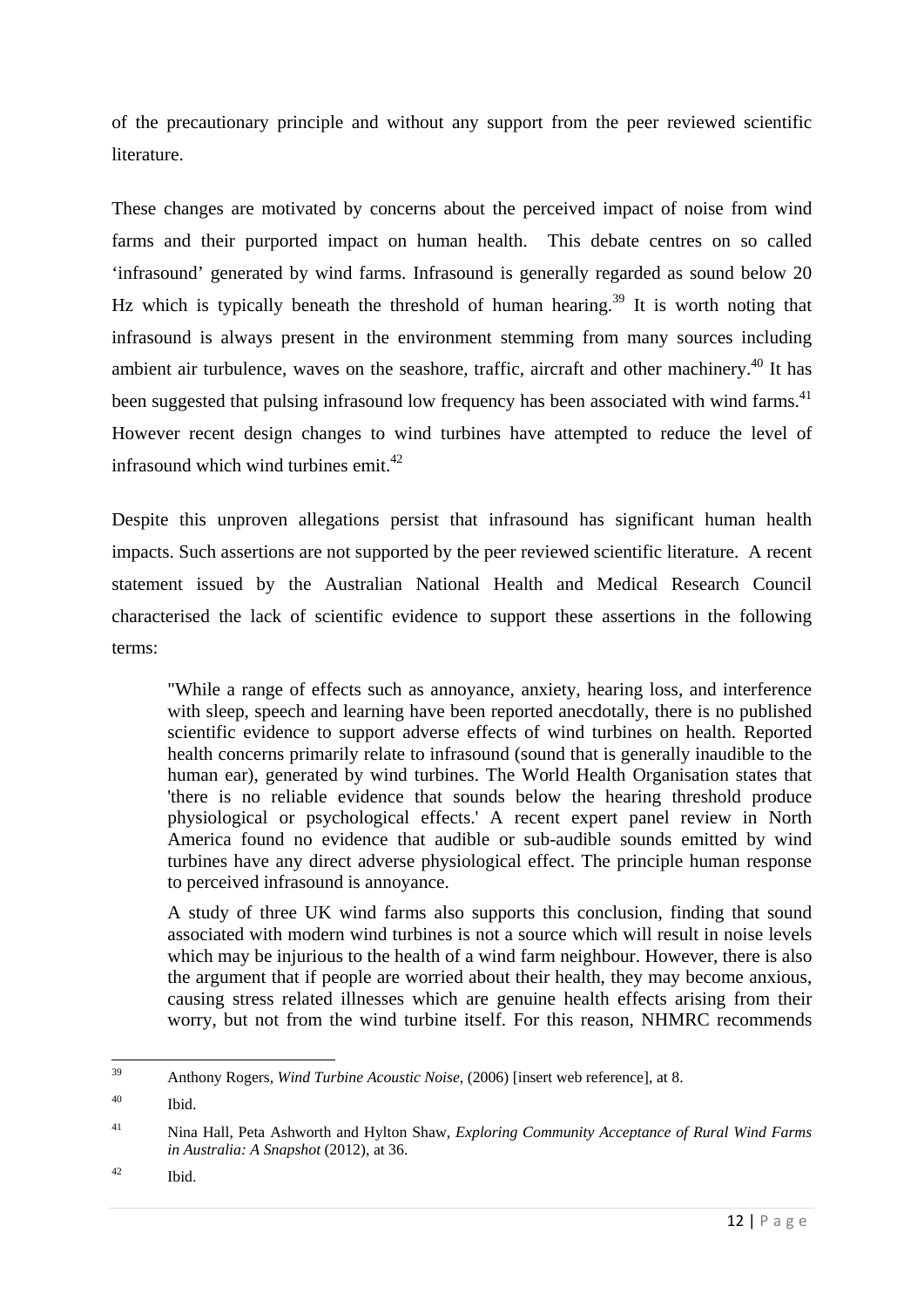that people who believe they are experiencing any health problems should consult their GP promptly.

This situation is further complicated by findings that people who benefit economically from wind turbines were less likely to report annoyance, despite exposure to similar sound levels as people who were not economically benefitting."<sup>43</sup>

More recently a detailed study of infrasound in urban and rural environments conducted by the South Australian Environment Protection Authority concluded:

 "that the level of infrasound at houses [near wind farms]… is no greater than that experienced in other urban and rural environments, and that the contribution of wind turbines to the measured infrasound levels is insignificant in comparison with the background level of infrasound in the environment."<sup>44</sup>

Some public health experts have gone so far as to suggest that those who complain of health effects from noise associated with wind farms may in fact have other motivations. In a recent opinion piece published in the *Sydney Morning Herald*, Professor of Public Health at the University of Sydney, Professor Simon Chapman stated:

"Complaining about wind farms appears confined largely to parts of Australia, Canada, the US, Britain and New Zealand. And these complaints have accelerated in the past five years, despite turbines being operations in many locations for more than 20 years.

This contagious 'wind turbine syndrome' - a condition not recognised by any international disease classification system and which appears not once in any title or abstract in the massive US National Library of Medicines Pub Med database - appears to be spread by the vector of anti wind farm activist groups.

In Australia, the leading opponents are the Waubra Foundation and the Australian Landscape Guardians, which share a post office box with a mining investment company, Lowell Resources. Australian Landscape Guardians has been totally silent on any other intrusion on the landscape, apparently unperturbed by mining, highway construction or suburban encroachment."<sup>45</sup>

 43 National Health and Medical Research Council, *Public Statement - Wind Turbines and Health* (2010) available at < https://www.nhmrc.gov.au/guidelines/publications/eh53>.

<sup>44</sup> Environment Protection Authority (South Australia), *Infrasound levels near windfarms and in other environments*, available at < http://www.epa.sa.gov.au/xstd\_files/Noise/Report/infrasound.pdf> .

<sup>45</sup> Simon Chapman, *"Much Angst Over Wind Turbines is Just Hot Air"*, available at < http://www.smh.com.au/federal-politics/political-opinion/much-angst-over-wind-turbines-is-just-hotair-20111220-1p3sb.html> .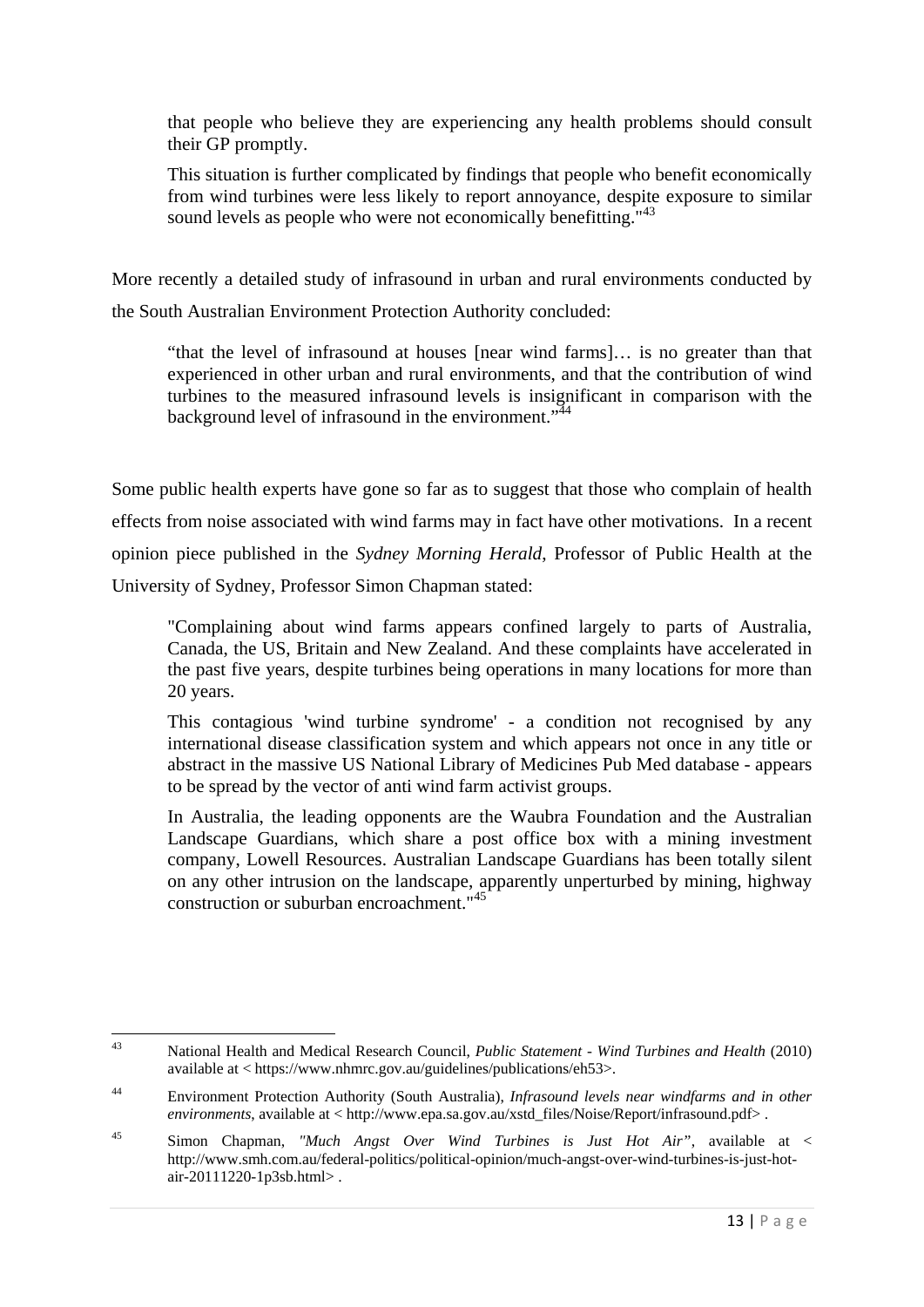Given the absence of peer reviewed scientific studies verifying the alleged effects of infrasound associated with wind turbines it is legitimate to question who benefits from such spurious objections.

Despite the absence of reliable scientific evidence to support claims of the impact of human health on wind farms several jurisdictions have imposed stringent regulation in response to these concerns. In 2010 Victoria was the first state to implement regulation in response to perceived health impacts caused by noise from wind farms, introducing a prohibition on wind turbines within two kilometres of an existing dwelling, except where written consent to the location of the turbine is provided by the owner of the dwelling. The operation of any wind facility constructed in Victoria must comply with the noise limits recommended for dwellings and other noise sensitive locations in the New Zealand Standard NZS 6808:2010 Acoustics which specifies a general 40 decibel limit for wind farm sound levels.<sup>46</sup> Under section 5.3 of this standard a 'high amenity noise limit' of 35 decibels applies in special circumstances and all applications for approval must be assessed to see if these special circumstances apply.<sup>47</sup> These requirements are stricter than earlier standards which applied up until 2010.<sup>48</sup>

More recently NSW has adopted similar regulation of noise from wind farms . In December 2011 the NSW Department of Planning and Infrastructure issued *draft Planning Guidelines for Wind Farms* which were subsequently adopted which will have a significant impact on the length of the planning approval process for wind farms in NSW.<sup>49</sup> These guidelines impose an additional complex regulatory scheme for any proposal to install wind turbines within 2 kilometres of existing residences. Under this revised system an increased level of assessment or 'Gateway' process will apply if the applicant does not receive written consent from landowners with residences within 2 kilometres of proposed wind turbines. If such

<sup>46</sup> Victoria Department of Planning and Community Development, *Policy and Planning guidelines for development of wind energy facilities in Victoria* (2012), 30.

<sup>47</sup> Ibid.

<sup>&</sup>lt;sup>48</sup> The implications of these changed standards for one development in particular were considered by the Victorian Supreme Court in *The Sisters Wind Farm Pty Ltd* v *Moyne Shire Council and others* [2012] VSC 324.

<sup>49</sup> See NSW Department of Planning and Infrastructure, *Draft NSW Planning Guidelines Wind Farms*   $(2011)$ , available at  $\lt$ http://www.planning.nsw.gov.au/LinkClick.aspx?fileticket=5yeY6yw\_wRE%3d&tabid=205&mid=10 81&language=en-AU> .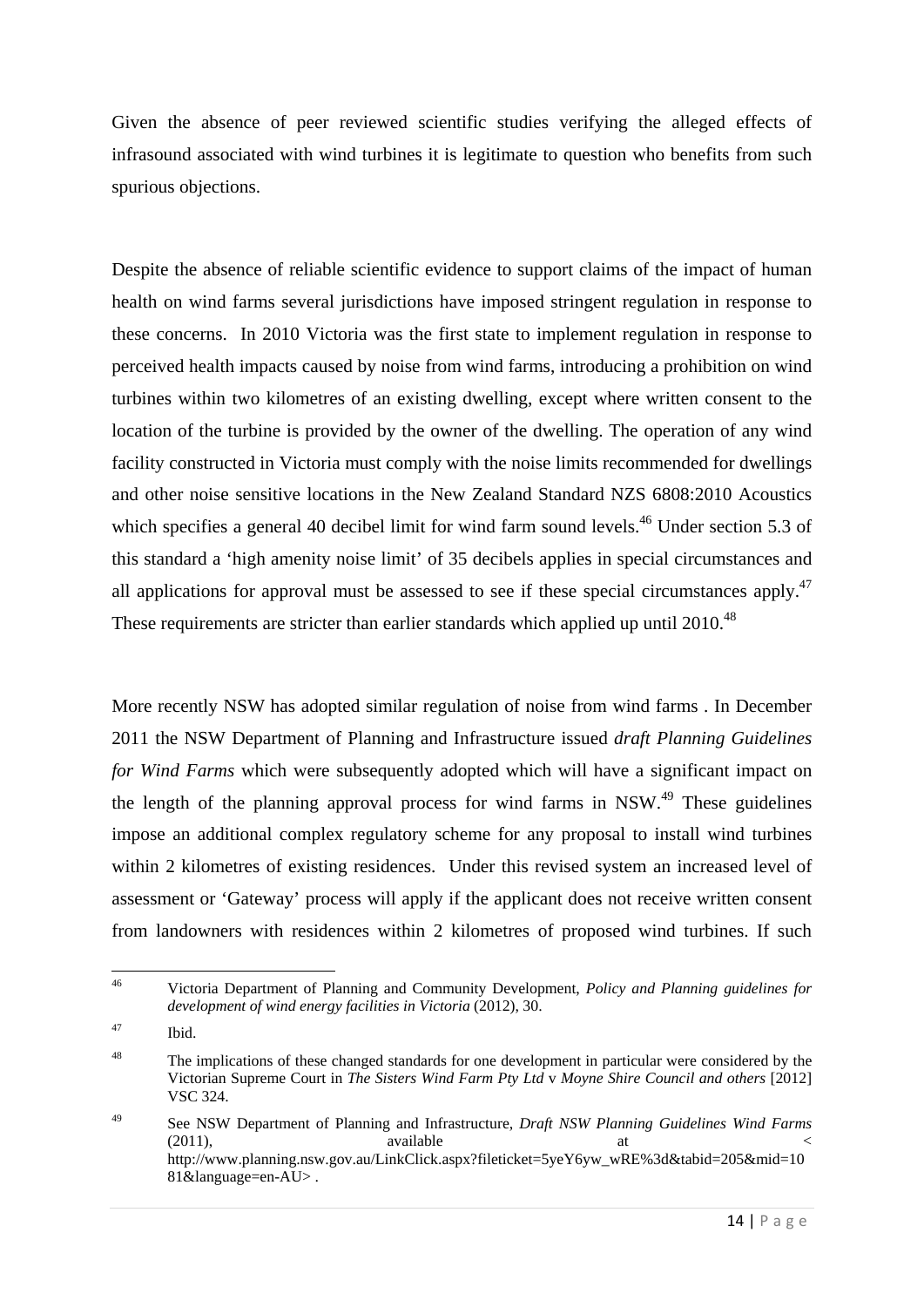written consent is not secured then the proponent will also be required to apply for a Site Compatibility Certificate ('SCC). The SCC will be assessed by the Department of Planning and Infrastructure before it makes its recommendations to the Joint Regional Planning Panel assessing the application.

This process will require the proponent to supply additional information in relation to noise and visual amenity which will then be subject to lengthy public exhibition and consultation requirements.

These new tighter restriction on wind farms have caused the peak industry body for renewable energy in Australia, the Clean Energy Council to express their concern that the NSW Government appears to be pursuing an excessively burdensome planning process which will in turn place unnecessary burdens on electricity consumers.

An even more disturbing development is that in addition to the Gateway Process amendments introduced by the *Protection of the Environment Operations Amendment (Scheduled Activities) Regulation 2013 (NSW)* vests the Environmental Protection Authority with responsibility for regulating noise from Wind Farms in NSW. These regulations will prevent wind farms from exceeding a baseline noise level of  $35$  decibels day or night.<sup>50</sup> No other jurisdiction in Australia, New Zealand, Europe or North America has adopted such stringent noise controls on wind farms.<sup>51</sup>

However, as noted by the NSW Environmental Defenders Office in its submission in relation to the public exhibition draft of the regulations these regulations are not consistent with regulation of noise from a range of other activities within the remit of the EPA. As the EDO observed:

 50 NSW Department of Planning and Infrastructure, *Draft NSW Planning Guidelines Wind Farms* (2011), available  $\alpha$  at  $\alpha$  at  $\alpha$ http://www.planning.nsw.gov.au/LinkClick.aspx?fileticket=5yeY6yw\_wRE%3d&tabid=205&mid=10 81&language=en-AU>, 6. For a technical review of these requirements see Justin Adcock, Christophe Delaire and Dan Griffin, 'A review of the draft NSW Planning Guidelines: Wind Farms' (2012)  $40(1)$ *Acoustics Australia* 72.

<sup>&</sup>lt;sup>51</sup> NSW Department of Planning & Infrastructure, Outline of the Wind Farm Guidelnes, available at  $\lt$ http://www.planning.nsw.gov.au/LinkClick.aspx?fileticket=GHPKWTJh0r4%3D&tabid=205&mid=10 81&language=en-AU>.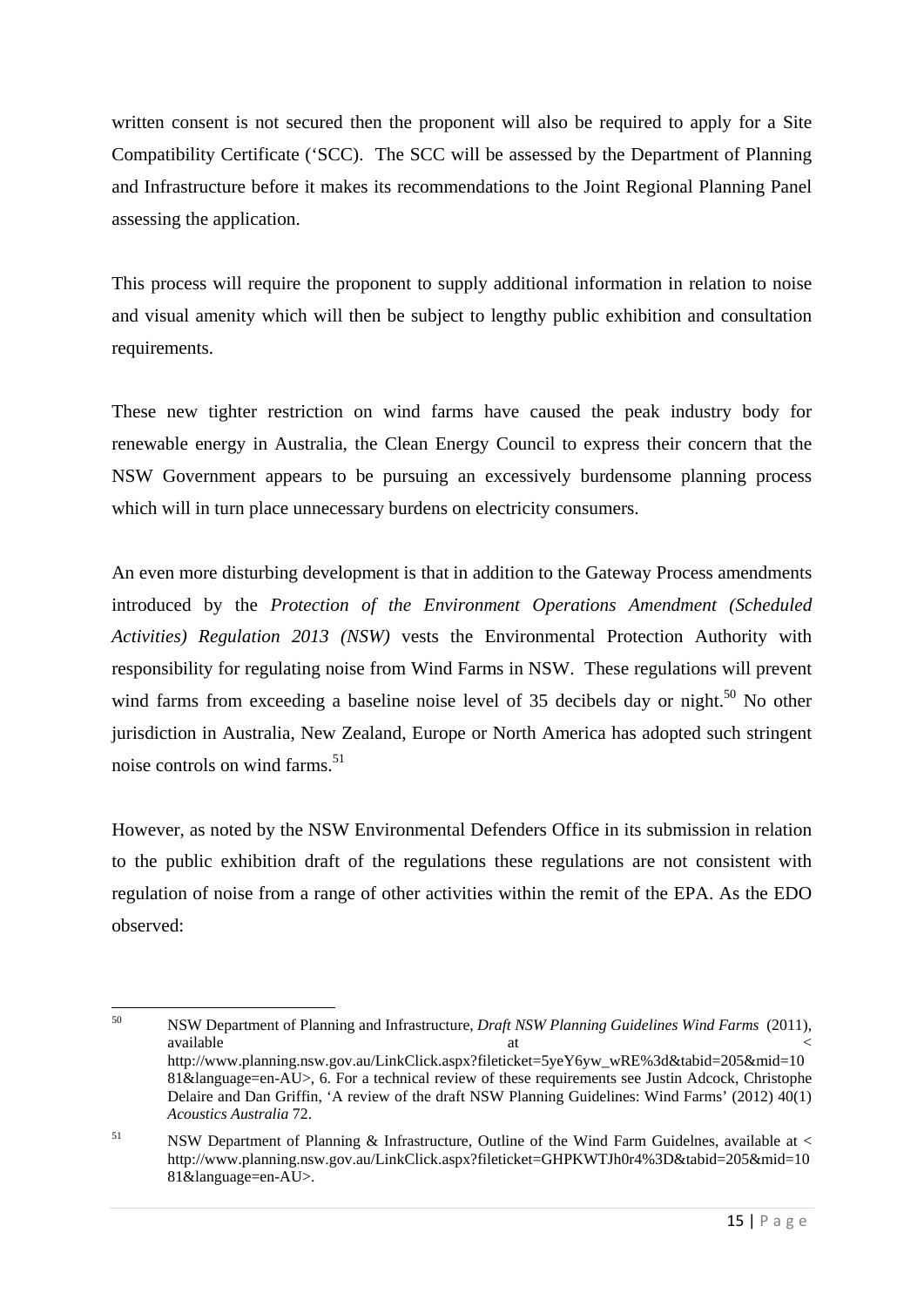"For other types of development, project-specific noise levels may be set in the consent and licence conditions. Indeed, significantly higher noise limits are often allowed for coal mines in NSW…The perceived need for strict noise criteria under the guidelines is attributed to the particular characteristics of wind turbines and a 'precautionary approach' to health issues. However, [as noted above] reviews of the scientific literature to date have not identified any positive link between wind turbines and adverse health effects. It thus appears there is no justification for applying more stringent noise criteria to wind farms than those which apply to other development…By contrast, considerable health impacts of coal mining and power generation continue to be identified, which would warrant such a precautionary or preventative approach...".<sup>52</sup>

In contrast to the approaches adopted in Victoria and NSW, South Australia has adopted far less onerous regulation of noise in relation to wind farm developments. Section 25 of the *Environment Protection Act 1993 (SA)* provides that a "person must not undertake an activity that pollutes, or might pollute, the environment unless the person takes all reasonable and practicable measures to prevent or minimise any resulting environmental harm". In 2009 the South Australian Environment Protection Authority issued detailed guidelines that indicate the standard of care that is likely to be required to secure compliance with the general environmental duty under section  $25<sup>53</sup>$  These guidelines set a maximum noise level for wind farms of 40 decibels, except in localities zoned rural living where the lower limit of 35 decibels applies.<sup>54</sup> In South Australia land zoned rural living is a rural-residential 'lifestyle' area intended to have a relatively quite amenity where the only primary production permissible is the production of food, crops or the keeping of farm animals for the occupiers own use, consumption and/or enjoyment.<sup>55</sup> The majority of rural or agricultural land typically of interest for wind farms would not be subject to subject to such zoning and would therefore not be subject to the more stringent 35 decibel requirement.

It should also be noted that South Australia's less stringent noise requirements are imposed in the context of a planning regime that only requires wind farm developments to maintain a 1

 52 Environmental Defenders Office NSW, Submission on draft NSW Planning Guidelines, 14 March 2012, accessed at < http://www.edonsw.org.au/planning\_development\_heritage\_policy>

<sup>53</sup> See Environment Protection Authority South Australia, *Wind farms environmental noise guidelines*, available at < http://www.epa.sa.gov.au/xstd\_files/Noise/Guideline/windfarms.pdf>

<sup>54</sup> See Environment Protection Authority South Australia, *Wind farms environmental noise guidelines*, available at < http://www.epa.sa.gov.au/xstd\_files/Noise/Guideline/windfarms.pdf>, 3.

<sup>55</sup> Ibid.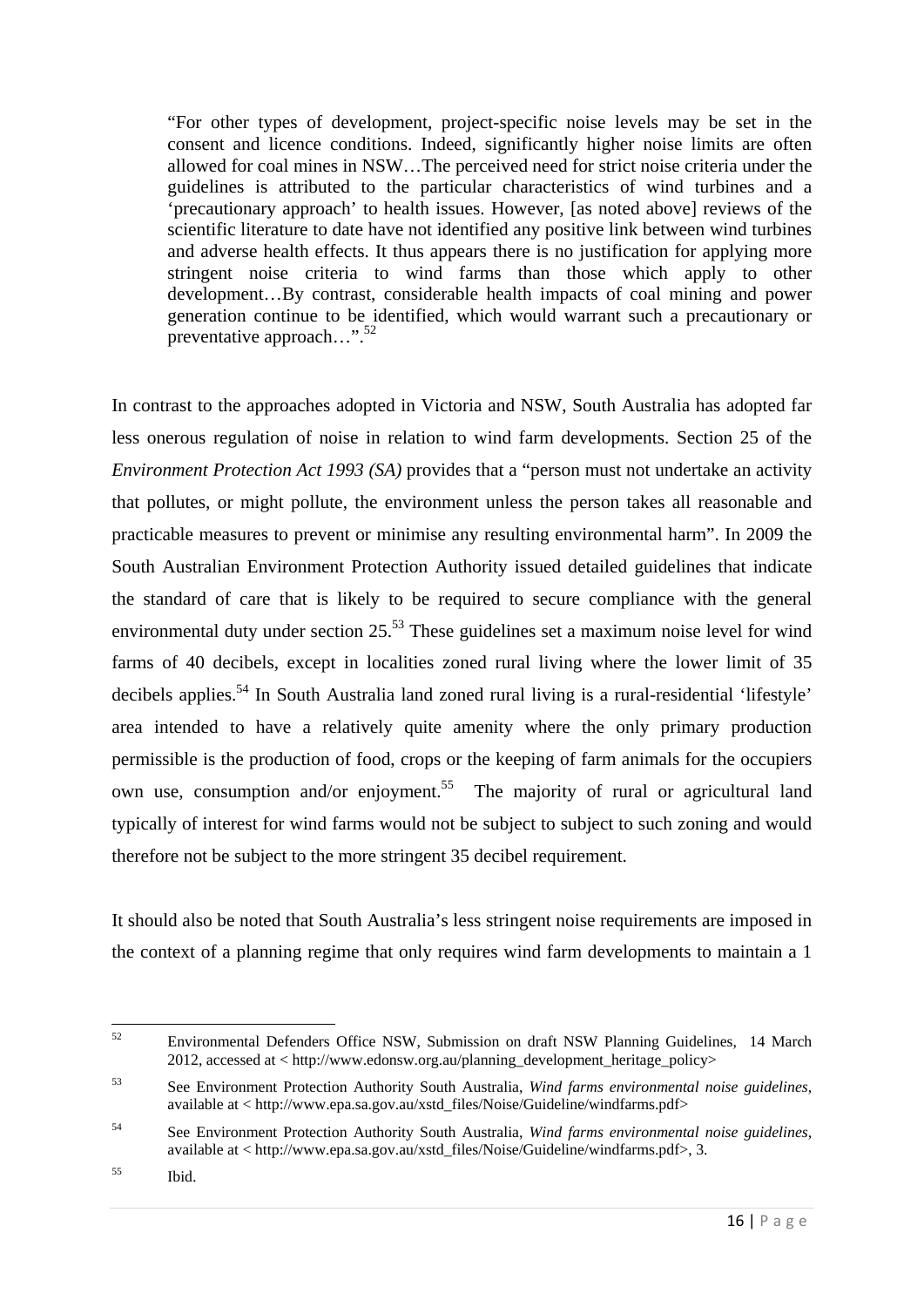kilometre separation from dwellings and turbines and a 2 kilometre separation between townships and turbines.<sup>56</sup>

### **Conclusion**

In essence the key challenge Australia faces for the future in regulating renewable energy is separating the 'real' environmental issues from the 'perceived' or spurious environmental issues. Policy makers need to make tough decisions and remove some of these issues from the mix. For example, if the science is telling us perceived human health impacts caused by infrasound has basis in fact, then planning laws need to reflect that. We should only regulate the real issue and legislate to accept the science.

In its current incarnation planning law across much of Australia, but especially in the east coast is acting to undermine the push to a low carbon future for Australia. This is particularly evident in the way various Australian jurisdictions have dealt with wind energy. By far, the most regressive planning regimes in relation to wind energy have been Victoria and more recently, NSW. In contrast, the very progressive attitude that South Australia has taken to the development of wind farms has led to the rapid growth of renewable energy in that state. Clearly, the planning issues associated with wind farms are complex. However, the way in which these have been dealt with across the various jurisdictions has to a large extent depended upon the legislative frameworks that have been put in place and the ability of climate change sceptics in particular to mobilise popular opposition to some wind farms on, at times, questionable scientific grounds. These changes to planning law have occurred in a national electricity market already subject to very complex regulation which is not favourable to renewable energy.

Renewable energy law is very much in an embryonic form in Australia, as it is in many other jurisdictions across the world. However, while traditionally renewable energy and the laws associated with renewable energy have been regarded as a quaint niche area in energy law, it is clear that in future, the significance of law and policy dealing with renewable energy will continue to grow and the growth of the significance of this body of law will be matched by an

<sup>56</sup> These requirements are implemented under the provisions of the *Statewide Wind Farms development Plan Amendment* under section 26(9) of the *Development Act 1993 (SA)* gazetted 18 October 2012.